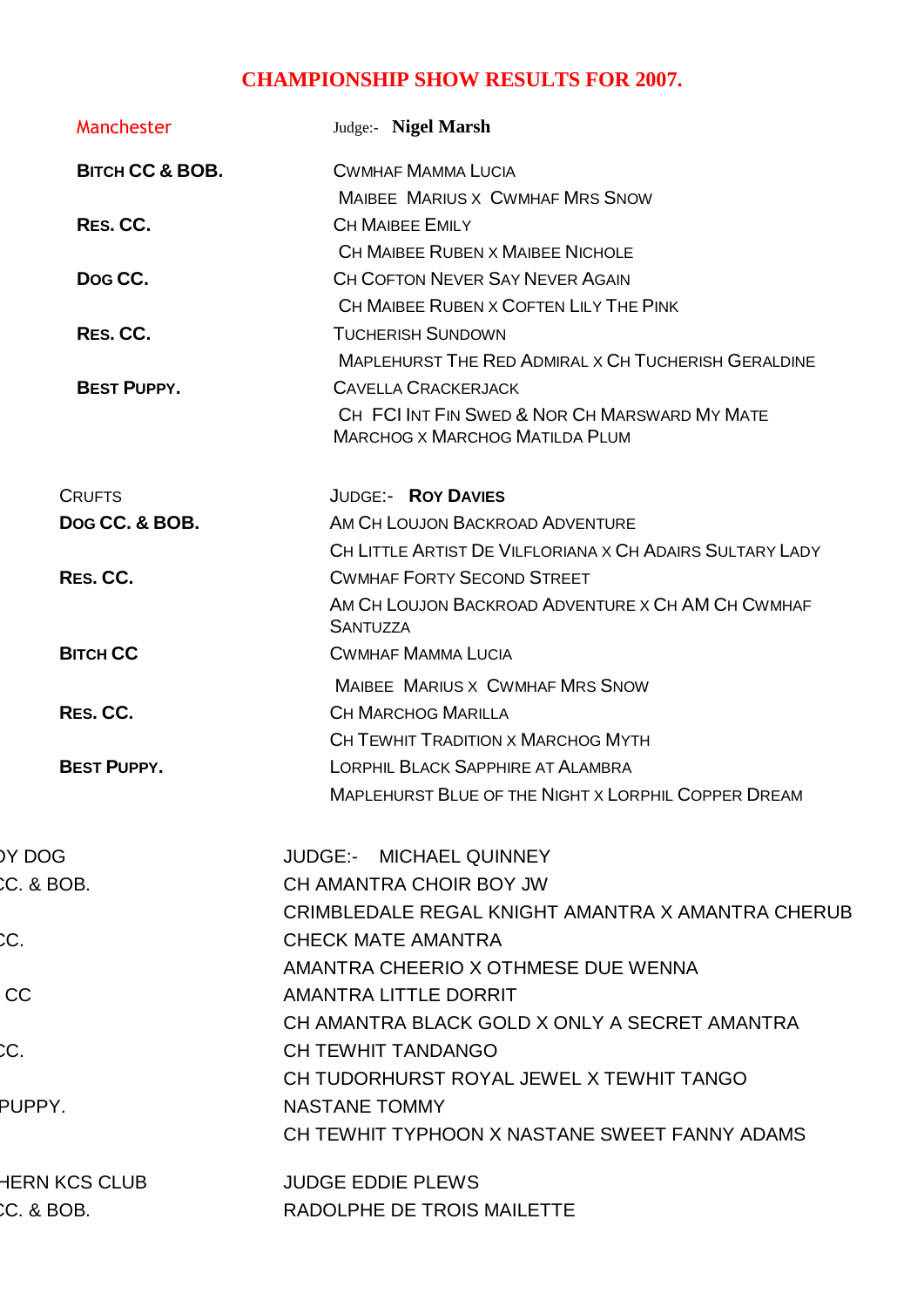|                       | OTMAN OF BETTY HOME X NICOTINE DE SORINE                  |
|-----------------------|-----------------------------------------------------------|
| CС                    | <b>CH AMANTRA CHOIRBOY</b>                                |
|                       | SEE U.K. TOY DOG                                          |
| CC                    | <b>CH MAIBEE EMILY</b>                                    |
|                       | <b>SEE MANCHESTER</b>                                     |
| CС                    | <b>OTHERMESE DUE STEREN</b>                               |
|                       | CRIMBLEDALE REGAL NIGHT AMANTRA X OTHMESE VAUDERVILLE QU  |
| PUPPY.                | <b>NASTANE TOMMY</b>                                      |
|                       | SEE U.K. TOY DOG                                          |
|                       | <b>JUDGE RUTH MOCHRIE</b>                                 |
| C. & BOB.             | <b>CHECKMATE AMANTRA</b>                                  |
|                       | SEE U.K.TOY DOG                                           |
| CC.                   | <b>TEWHIT TEDWARD BEAR</b>                                |
|                       | MAPLEHURST THE RED ADMIRAL X TEWHIT TOTAL ECLIPSE         |
| CC                    | <b>RIVERMORE VIOLET</b>                                   |
|                       | TEWHIT TREASURE TROVE X CH RIVERMORE TREFOIL JW           |
| C                     | <b>MAYNORTH IN SEVENTH HEAVEN</b>                         |
|                       | CH AMANTRA BLACK GOLD X MAYNORTH IVANA                    |
| PUPPY.                | <b>JUSTACHARMER NOW HE IS MAGIC</b>                       |
|                       | CH COFTON'S NEVER SAY NEVER AGAIN X JUSTACHARMER SHE'S MA |
| <b>LUB</b>            | <b>JUDGE RON STONE</b>                                    |
| C. & BOB.             | <b>CH AMANTRA CHOIRBOY</b>                                |
|                       | SEE U.K TOY DOG                                           |
| C.                    | <b>MARAMOND SATCHIMO DOWNBANK</b>                         |
|                       | U.S CH MARAMOND MOJO X U.S CH MARAMOND TABITHA            |
| CC                    | CH AMANTRA LITTLE DORRIT                                  |
|                       | SEE U.K TOY DOG                                           |
| C.                    | CH TEWHIT TRILYDIA TO SLEEPYHOLLOW                        |
|                       | TEWHIT TREASURE TROVE X TEWHIT TALLULAH                   |
| PUPPY.                | <b>CAVELLA CRACKERJACK</b>                                |
|                       | <b>SEE MANCHESTER</b>                                     |
|                       |                                                           |
| <b>IGHAM NATIONAL</b> | <b>JUDGE LIZ STANNARD</b>                                 |
| C. & BOB.             | <b>CHECK MATE AMANTRA</b>                                 |
|                       | SEE U.K TOY DOG                                           |
| CC.                   | <b>CHACOMBE JACKSON</b>                                   |
|                       | CHACOMBE MORGAN X CHACOMBE MIRANDA                        |
| CC                    | <b>PAULIAN PATIENCE JW</b>                                |
|                       | CH MAIBEE ROBSON X TUCHERISH PRECIOUS PAULIAN             |
| CC.                   | CH AMANTRA LITTLE DORRIT                                  |
|                       |                                                           |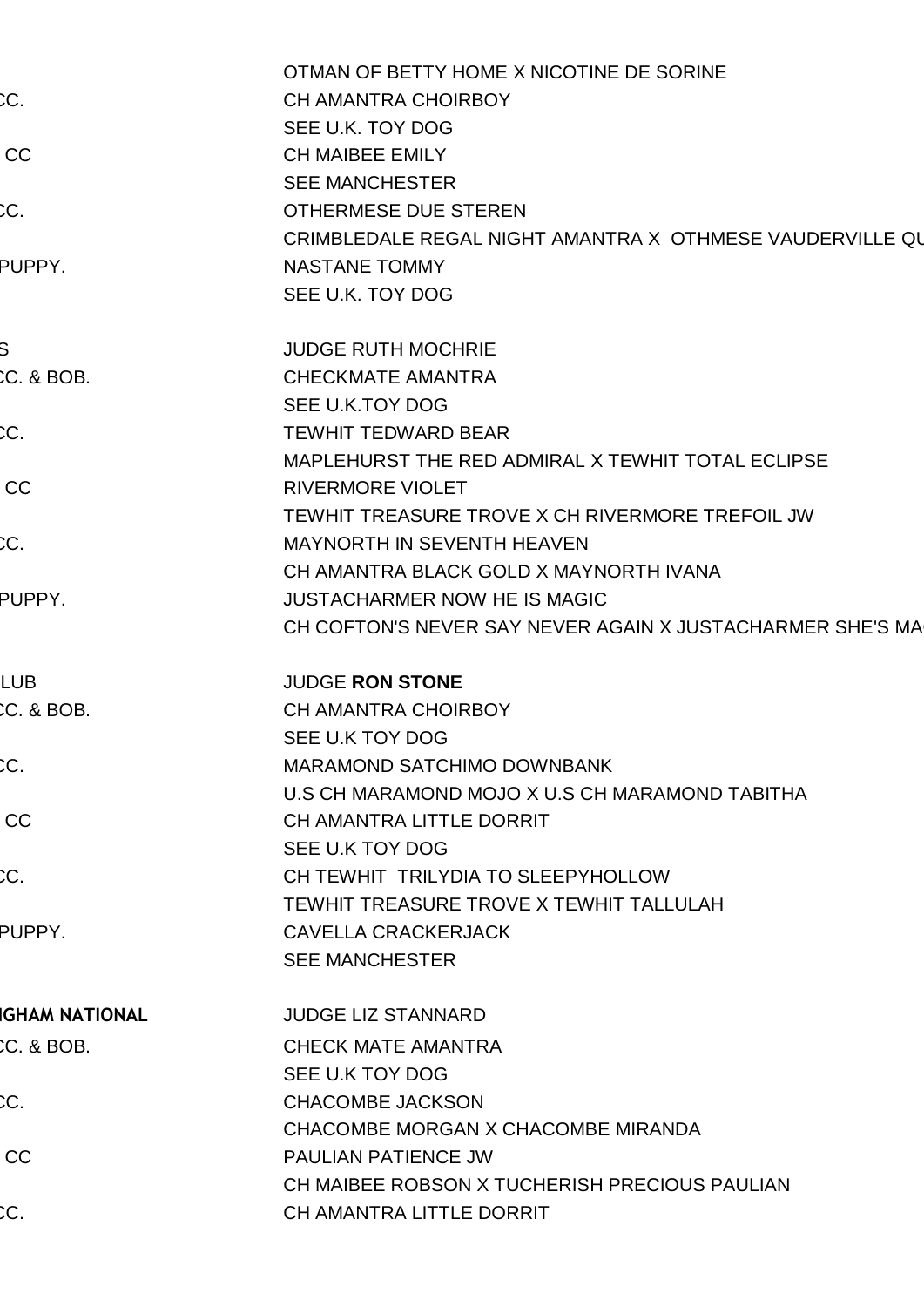|                     | SEE U.K TOY                                            |
|---------------------|--------------------------------------------------------|
| PUPPY.              | <b>TUCHERISH JOLYON</b>                                |
|                     | CH MAIBEE ROBSON X TUCHERISH DANIELLE                  |
| ISH KENNEL CLUB     | <b>JUDGE ANNETTE OLIVER-WHYLES</b>                     |
| C. & BOB.           | MAIBEE BITTERSWEET                                     |
|                     | CH ABSOLUTELY FABULOUS X MAIBEE ERMINTRUDE             |
|                     | RYTONION OUT OF THE BLUE                               |
|                     | MAPLEHURST THE RED ADMIRAL X RYTONIAN ELIZABETH        |
| <b>CC</b>           | <b>CH MAIBEE EMILY</b>                                 |
|                     | <b>SEE MANCHESTER</b>                                  |
| CС                  | <b>PAULIAN PATIENCE JW</b>                             |
|                     | <b>SEE BIRMINGHAM</b>                                  |
| PUPPY.              | <b>TUCHERISH JOLYON</b>                                |
|                     | <b>SEE BIRMINGHAM</b>                                  |
|                     | <b>JUDGE MAVIS MOSS</b>                                |
| CC. & BOB.          | <b>CHECK MATE AMANTRA</b>                              |
|                     | SEE U.K TOY DOG                                        |
|                     | <b>MARAMOND SATCHMO DOWNBANK</b>                       |
|                     | <b>SEE KCS CLUB</b>                                    |
| CC                  | CH AMANTRA LITTLE DORRIT                               |
|                     | SEE U.K. TOY DOG                                       |
|                     | <b>OTHERMESE DUE STEREN</b>                            |
|                     | <b>SEE NORTHERN KCS</b>                                |
| PUPPY.              | <b>JUSTACHARMA NOW HE IS MAGIC</b>                     |
|                     | <b>SEE WELKS</b>                                       |
| <b>ERN COUNTIES</b> | <b>JUDGE JOHN RICHARDSON</b>                           |
| CC. & BOB.          | CH AMANTRA LITTLE DORRIT                               |
|                     | SEE U.K TOY DOG                                        |
|                     | <b>RIVERMOOR VIOLET</b>                                |
|                     | <b>SEE WELKS</b>                                       |
|                     | RYTONIAN OUT OF THE BLUE                               |
|                     | <b>SEE SKC</b>                                         |
|                     | <b>CH AMANTRA CHOIRBOY</b>                             |
|                     | SEE U.K TOY DOG                                        |
| PUPPY.              | <b>AMANTRA EXPRESSO</b>                                |
|                     | AMANTRA CARTE NOIR WITH BRENDEK X AMANTRA WINTER BERRY |
| <b>COUNTIES</b>     | <b>JUDGE TERRY PURSE</b>                               |
| C. & BOB.           | KASAMANDA CELTIC CONNEXION TO MARCHOG                  |
|                     |                                                        |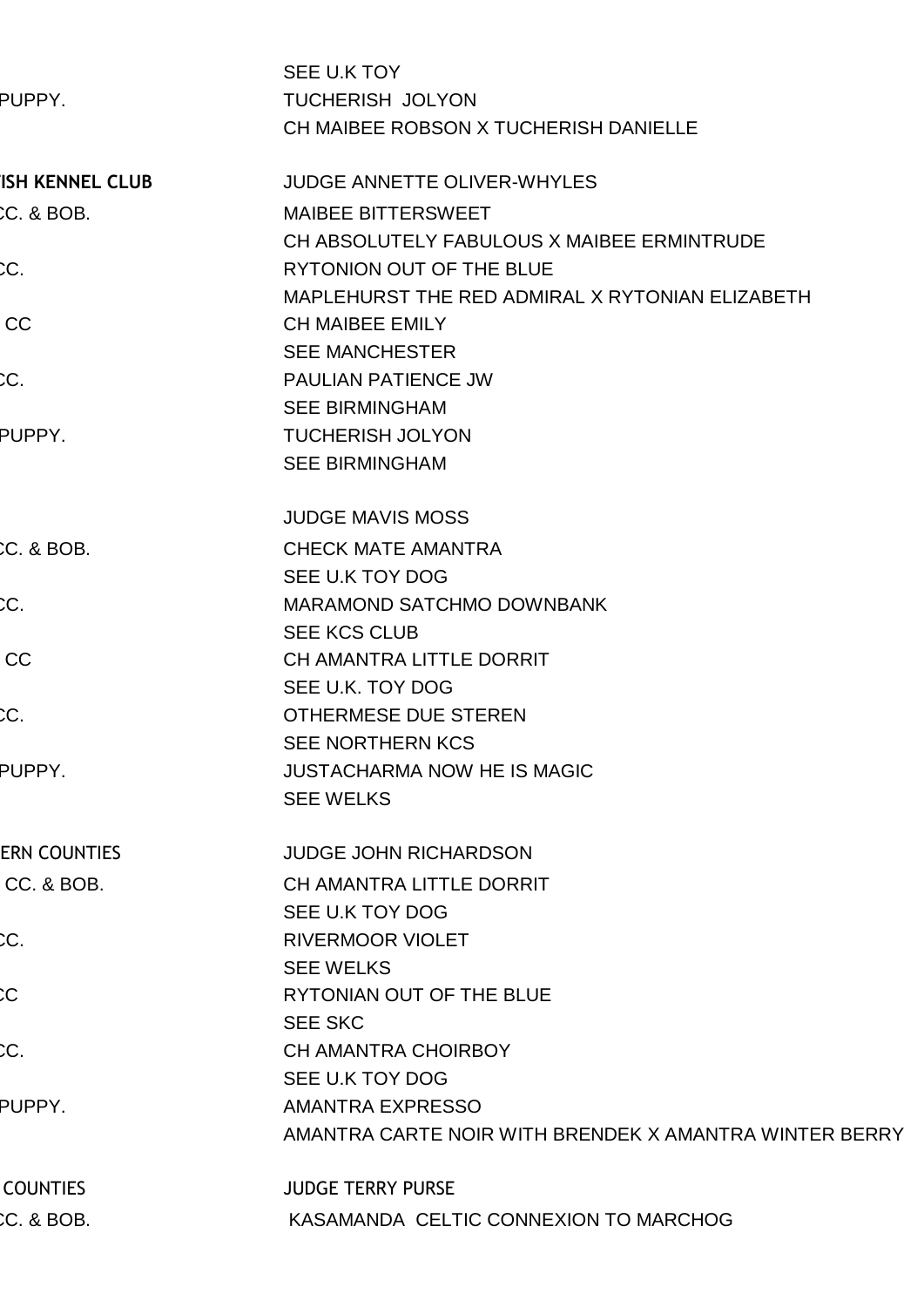|               | LANOLA TOUCH OF GLAMOUR AT LANKCOMBE X KASAMANDA MY LITT<br><b>MADAM</b> |
|---------------|--------------------------------------------------------------------------|
| CC.           | <b>MARCHOG MACFLANNEL</b>                                                |
|               | THE WORLD IS NOT ENOUGH FOR COFTON X CAN CH MARCHOG MABL<br><b>SYRUP</b> |
| CC            | PAULIAN PATIENCE JW                                                      |
|               | <b>SEE BIRMINGHAM</b>                                                    |
| DС            | <b>PAULIAN FAITH</b>                                                     |
|               | MAIBEE MARIUS X CH TUCHERISH PAULIAN                                     |
| PUPPY.        | <b>TUCHERISH STANLEY DIGGLE</b>                                          |
|               | CH TUCHERISH MARK ANTONY X TUCHERISH ELVIRA MADIGAN                      |
| <b>RUNION</b> | <b>JUDGE MRS CAROLINE ROE</b>                                            |
| CC. & BOB.    | PAULIAN PATIENCE JW                                                      |
|               | <b>SEE BIRMINGHAM</b>                                                    |
| CC            | <b>PAULIAN FAITH</b>                                                     |
|               | <b>SEE THREE COUNTIES</b>                                                |
|               | RYTONION OUT OF THE BLUE                                                 |
|               | <b>SEE SKC</b>                                                           |
|               | JUSTACHARMER NOW HE OUR MAGIC JW                                         |
|               | THE WORLD IS NOT ENOUGH FOR COFTON X JUSTACHARMER REMEN<br><b>MAGIC</b>  |
| PUPPY.        | <b>TUCHERISH JOLYON</b>                                                  |
|               | <b>SEE BIRMINGHAM</b>                                                    |
| DR            | <b>JUDGE RITA MORGAN</b>                                                 |
| C. & BOB.     | MARAMOND SATCHMO DOWNBANK                                                |
|               | SEE KCS CLUB                                                             |
| CC            | <b>TUCHERISH SUNDOWN</b>                                                 |
|               | <b>SEE MANCHESTER</b>                                                    |
| CC            | PAULIAN PATIENCE JW                                                      |
|               | <b>SEE BIRMINGHAM</b>                                                    |
|               | <b>PAULIAN FAITH</b>                                                     |
|               | <b>SEE THREE COUNTIES</b>                                                |
| PUPPY.        | MAYNORTH IRRESISTABLE                                                    |
|               | CRIMBLEDALE REGAL KNIGHT X MAYNORTH WISHING ON A STAR                    |
| <b>WALES</b>  | <b>JUDGE LORRAINE GILLHESPY</b>                                          |
| C. & BOB.     | RYTONION OUT OF THE BLUE                                                 |
|               | <b>SEE SKC</b>                                                           |
| CC.           | <b>CWMHAF FORTY SECOND STREET</b>                                        |
|               |                                                                          |
|               |                                                                          |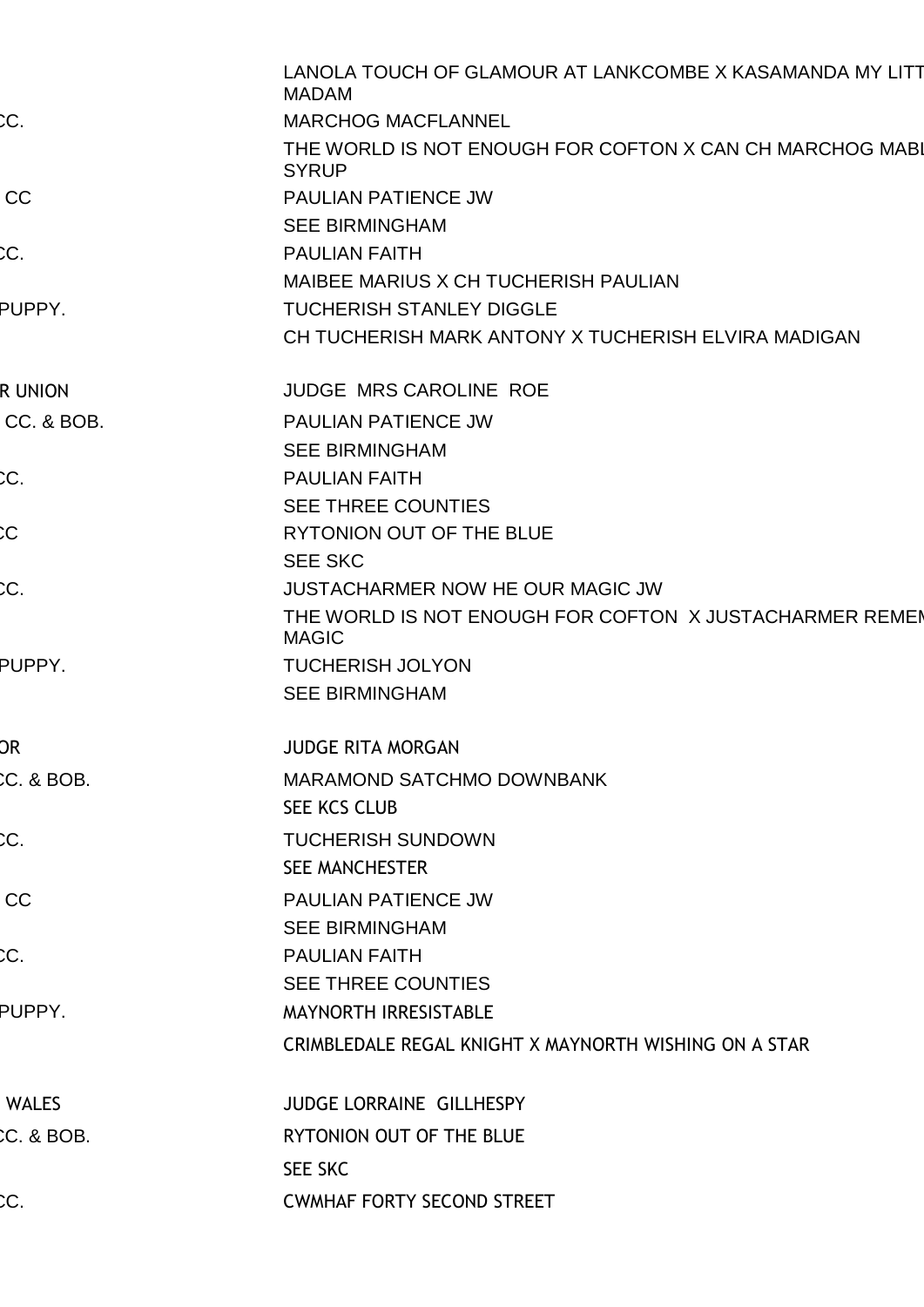|              | <b>SEE CRUFTS</b>                                                       |
|--------------|-------------------------------------------------------------------------|
| CC           | <b>TUCHERISH VIOLETTA</b>                                               |
|              | MAIBEE DOMINGO X CH TUCHERISH FLORENCE                                  |
| CС           | <b>TUCHERISH WKD ANTOINETTE</b>                                         |
|              | CH TUCHERISH MARK ANTONY X TUCHERISH VIOLETTA                           |
| PUPPY.       | <b>TUCHERISH WKD ANTOINETTE</b>                                         |
|              | <b>AS ABOVE</b>                                                         |
| FON          | <b>JUDGE JOHN BLEWETT</b>                                               |
| CC. & BOB.   | CH AMANTRA CHOIRBOYJW                                                   |
|              | SEE U.K TOY DOG                                                         |
| CC.          | <b>HEADRA'S CHOCOLATE BOX JW</b>                                        |
|              | AMANTRA CHEERIO X AMANTRA GOLDEN WINE FOR HEADRA                        |
| CC           | CH AMANTRA LITTLE DORRIT                                                |
|              | SEE U.K. TOY DOG                                                        |
| CС           | AMANTRA WINTERBERRY                                                     |
|              | AMANTRA GOLDEN WISH X AMANTRA CHERUB                                    |
| PUPPY.       | <b>NASTANE TOMMY</b>                                                    |
|              | SEE UK TOY DOG                                                          |
|              | <b>JUDGE PAULINE EGGLESTON</b>                                          |
| C. & BOB.    | MARAMOND SATCHMO DOWNSBANK AM (IMP)                                     |
|              | <b>SEE KCS CLUB</b>                                                     |
| CC.          | <b>JUSTACHARMA HE IS OUR MAGIC J.W</b>                                  |
|              | THE WORLD IS NOT ENOUGH FOR COFTON X JUSTACHARMA REMEME<br><b>MAGIC</b> |
| CC           | <b>TEWHIT TITANIA</b>                                                   |
|              | TEWHIT TREASURE TROVE X TEWHIT TALLULAH                                 |
| C.<br>PUPPY. | CH PAULIAN PATIENCE JW                                                  |
|              | <b>SEE BIRMINGHAM</b>                                                   |
|              | <b>JUSTACHARMA NOW HE IS MAGIC</b><br>SEE W.E.L.K.S                     |
|              | <b>JUDGE DI FRY</b>                                                     |
| C. & BOB.    | HEADRA'S CHOCOLATE BOX JW                                               |
|              | <b>SEE PAIGNTON</b>                                                     |
| CC.          | CH OTHMESE CELTIC CHANT                                                 |
|              | AMANTRA CHAUFFEUR X OTHMESE VAUDEVILLE QUEEN                            |
| CC           | <b>CH MAIBEE EMILY</b><br><b>SEE MANCHESTER</b>                         |
|              |                                                                         |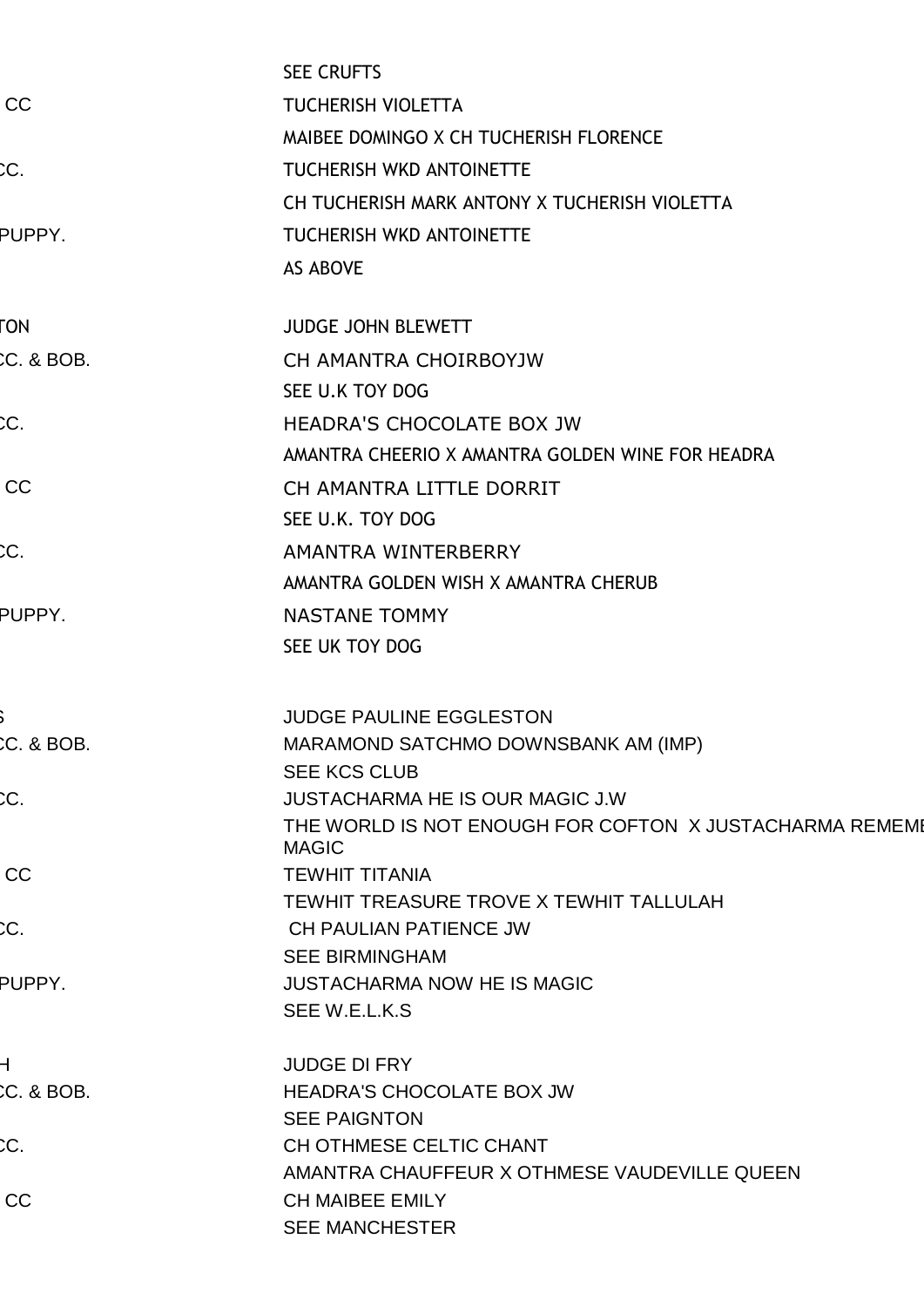| CC.<br>PUPPY.             | RYTONIAN SNOWDROP OF PENEMMA<br>CH MAIBEE ROBSON X RYTONIAN ELIZABETH<br><b>MAYNORTH IRRESISTIBLE</b><br><b>SEE WINDSOR</b> |
|---------------------------|-----------------------------------------------------------------------------------------------------------------------------|
| <b>1</b> OND<br>C. & BOB. | <b>JUDGE STEPHEN SMITH</b>                                                                                                  |
|                           | MARAMOND SATCHMO DOWNSBANK AM (IMP)<br><b>SEE KCS CLUB</b>                                                                  |
| CC.                       | HEADRA'S CHOCOLATE BOX JW                                                                                                   |
|                           | <b>SEE PAIGNTON</b>                                                                                                         |
| <b>CC</b>                 | CH AMANTRA LITTLE DORRIT                                                                                                    |
|                           | SEE U.K TOY DOG                                                                                                             |
|                           | NASTANE SWEET FANNY ADAMS                                                                                                   |
|                           | LUX CH STUARTE DE MELCOURT X NASTANE PATSY PLEASE                                                                           |
| PUPPY.                    | MAIBEE BLUE BAYOU                                                                                                           |
|                           | RYTONIAN LINFORD X TUCHERISH JOSEPHINE                                                                                      |
| <b>NGTON</b>              | <b>JUDGE TANYA IRELAND</b>                                                                                                  |
| $CC.$ & BOB.              | <b>TUCHERISH SUNDOWN</b>                                                                                                    |
|                           | <b>SEE MANCHESTER</b>                                                                                                       |
| CC.                       | <b>CH AMANTRA CHOIR BOY</b>                                                                                                 |
|                           | SEE U.K.TOY DOG                                                                                                             |
| CC                        | <b>TEWHIT TITANIA</b>                                                                                                       |
|                           | <b>SEE LEEDS</b>                                                                                                            |
|                           | RYTONIAN SNOWDROP OF PENEMMA                                                                                                |
|                           | <b>SEE WELSH</b>                                                                                                            |
| PUPPY.                    | <b>TUCHERISH WKD ANTOINETTE</b>                                                                                             |
|                           | <b>SEE SOUTH WALES</b>                                                                                                      |
| <b>IELD</b>               | <b>JUDGE LIZ RUSHTON</b>                                                                                                    |
| C. & BOB.                 | AMANTRA DICKENS WITH SOMBUR                                                                                                 |
|                           | CH AMANTRA BLACK GOLD X ONLY A SECRET AMANTRA                                                                               |
|                           | <b>JUSTACHARMA HE IS OUR MAGIC J.W.</b>                                                                                     |
|                           | <b>SEE LEEDS</b>                                                                                                            |
| <b>CC</b>                 | <b>CH AMANTRA LITTLE DORRIT</b>                                                                                             |
|                           | SEE U.K.TOY DOG                                                                                                             |
| CC.                       | AMANTRA WINTERBERRY                                                                                                         |
|                           | <b>SEE PAIGNTON</b>                                                                                                         |
| PUPPY.                    | <b>MAIBEE BLUE BAYOU</b>                                                                                                    |
|                           | <b>SEE RICHMOND</b>                                                                                                         |
| <b>ND COUNTIES</b>        | <b>JUDGE TOM MATHER</b>                                                                                                     |
| C. & BOB.                 | MARAMOND SATCHMO DOWNSBANK AM (IMP)                                                                                         |
|                           | SEE KCS CLUB SHOW                                                                                                           |